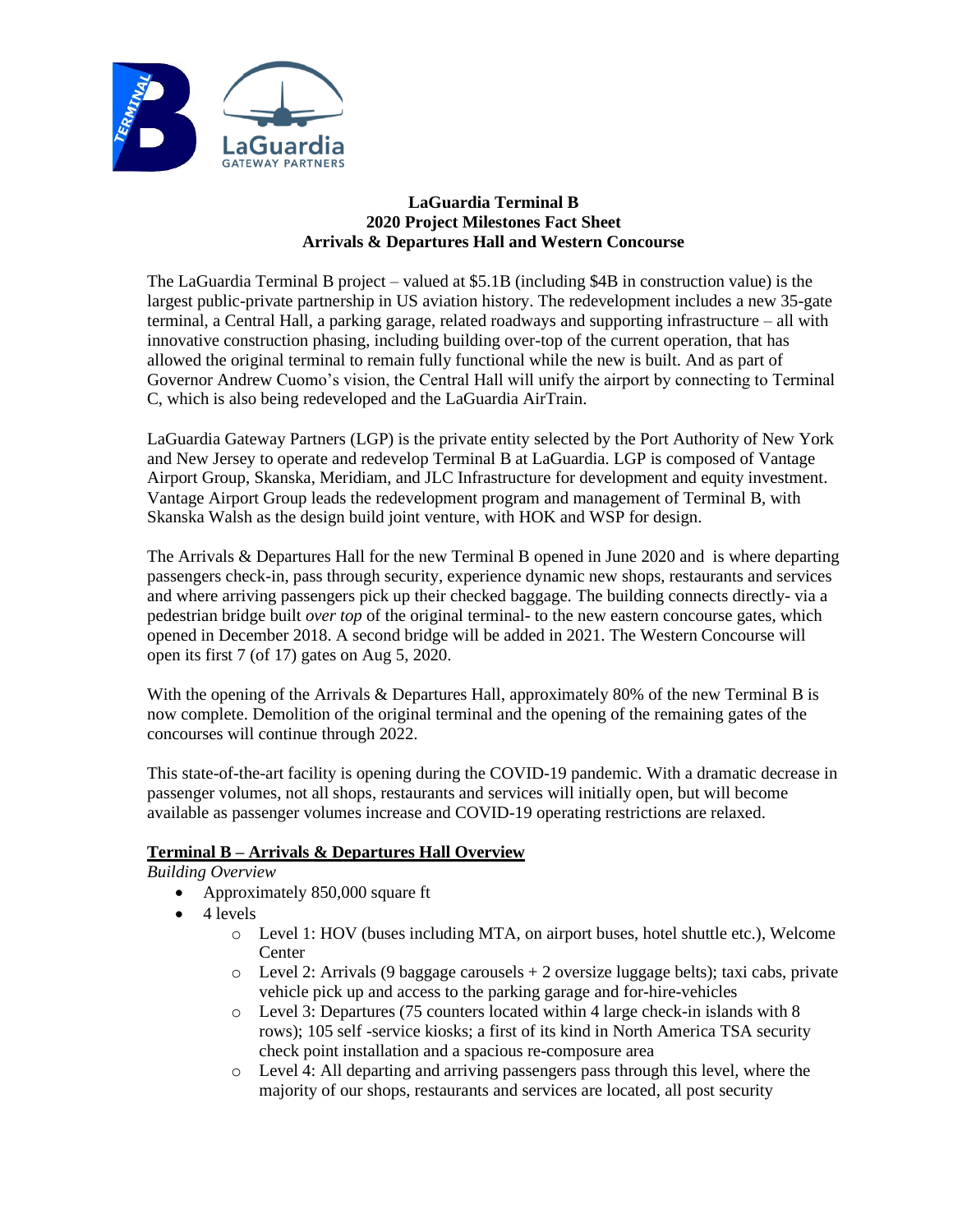

- Dining includes sit down restaurants, a food court area, grab and go and a lively bar
- Comfortable seating areas to relax in
	- Pedestrian Bridge on Level 4 leads to gates in the new eastern concourse
		- o Additionally, there is a temporary connection to the American Airlines gates in the original terminal which are still operational while we complete the western concourse.
		- o A second pedestrian bridge will open later in the project.
- Four significant commissioned works of art through LGP's partnership with Public Art Fund
- Ceiling heights up to 60'
- Abundance of natural light
- Terminal B Guest Services desks on Levels 2 and 4; Port Authority Welcome Center on Levels 1 and 2
- Connections on Levels 2 and 3 to the new Terminal B Parking Garage, which opened in February 2018
- The new Terminal B is expected to achieve LEED Gold when complete

### *Airlines*

- Air Canada, American Airlines, Southwest Airlines and United Airlines operate all of their ticket counters and baggage claim from the new Arrivals & Departures Hall.
	- o Every passenger flying through Terminal B will now experience new check-in and ticketing area, new shops, restaurants and services and baggage claim facilities.
	- o Air Canada, Southwest and United passengers also utilize the gates, airline clubs and additional shops and restaurants in the new eastern concourse.
	- o American may operate select flights from the new concourse as well, but the majority of their operation still temporarily utilizes gates in the original terminal building.
- Terminal B is a common use facility, which increases operational efficiency.
- Airlines will consistently operate from the same counters, gates, and baggage belts.
	- o However, during irregular operations, if needed, we have the flexibility to allocate additional or alternate ticket counters, gates or baggage belts to the airline to help support the operation.
- There is also a common use group check-in desk that airlines can reserve as needed on Level 1 to help process large groups.

## *Restrooms*

- 17 restrooms, including 5 family restrooms
- Dedicated nursing mother's rooms
- 2 pet relief areas
- Thoughtfully designed restrooms:
	- o Over sink shelves to keep belongings dry
	- o Large stalls that allow passengers to easily maneuver with their luggage
	- o Designed to be as hands free as possible passengers don't need to touch a door handle, flush valve, soap dispenser, faucet or towel dispenser when using the facilities, helping to avoid germs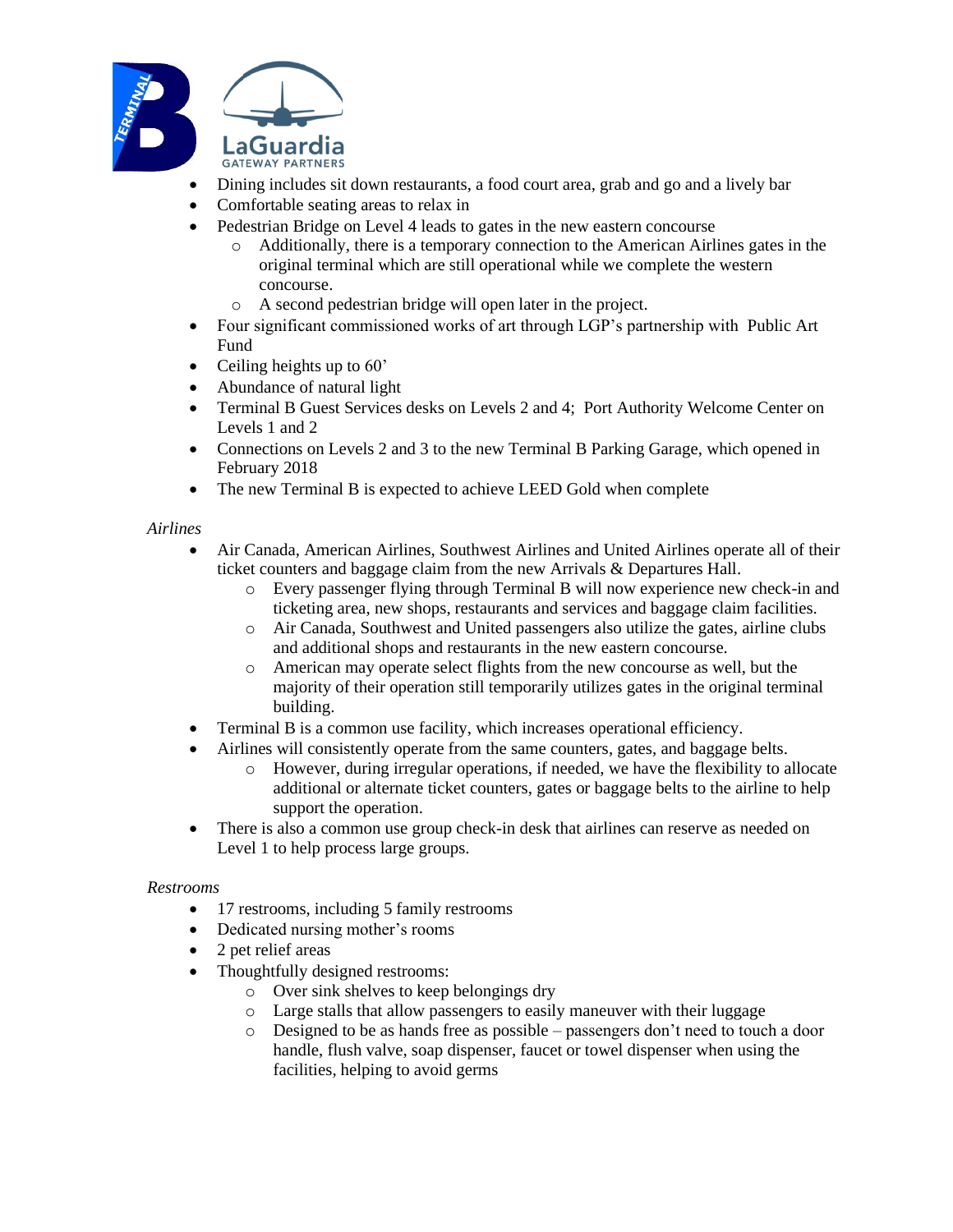

*Shops, Restaurants and Services*

- Unlike the original terminal, nearly all of the shops, restaurants and services are located post-security
- The Arrivals & Departures Hall features 21 shops and restaurants; Given reduced passenger volume and COVID-19 restrictions, not all will open initially.
- Easy contactless ordering from your mobile device from the Terminal B online Marketplace from select restaurants with our partnership with Grab
- Contactless food delivery to your gate from restaurants in Arrivals & Departures Hall coming soon from At Your Gate
- Meet and Greet Service through partnership with Air General

# *Roadways*

• We're building 8 miles of roadway and 20 bridges throughout the airport, with over 85% of them being complete with the opening of the Arrivals & Departures Hall.

## **Pedestrian Bridge**

- Opening with the Arrivals  $\&$  Departures Hall is the first of two pedestrian bridges, which connect the Arrivals & Departures Hall with the two concourses.
	- o These bridges are built over top of the old terminal
- Conceived by Vantage Airport Group and designed by HOK, this innovative approach has allowed the original building to remain operational during construction and allows for the construction of two additional miles of aircraft taxi lanes
- When the new terminal is fully complete, aircraft will taxi underneath both pedestrian bridges
- The eastern bridge is now open, connecting to Gates 40-59 in the eastern concourse.
	- o When the western bridge opens in late 2021, LaGuardia will be the only airport in the world to have dual pedestrian bridges!
- Pedestrian bridge is 430' long and the highest part of the bridge is 97' above the taxiway
- The distance between the taxiway and the pedestrian bridge floor is 66', with the airplane clearance height at 57'

# **Shops, Restaurants and Services**

The Arrivals & Departures Hall features the following shops & restaurants. \**Indicates this is open. Due to COVID-19, not all locations are initially open.*

## *Restaurants/Dining***:**

- Dunkin' Donuts<sup>\*</sup>: Terminal B runs on Dunkin'! Enjoy Dunkin's original blend of premium coffee as well as freshly baked donuts, breakfast sandwiches and packaged snacks, salads, yogurts and fruit.
- Eli's Essentials: Loyal New York gourmands know Eli Zabar is a name synonymous with only the very best, highest quality products. At Terminal B, fans can grab their favorite Eli's sandwich, bagel or pastry fix to go, and enjoy his artisanal treats while sitting at the gate, on the plane or anywhere in-between.
- Mulberry Street: Created by Marc Forgione, Mulberry Street brings the best of this hometown gastronaut's critically acclaimed plates and serves them in a wholly engaging,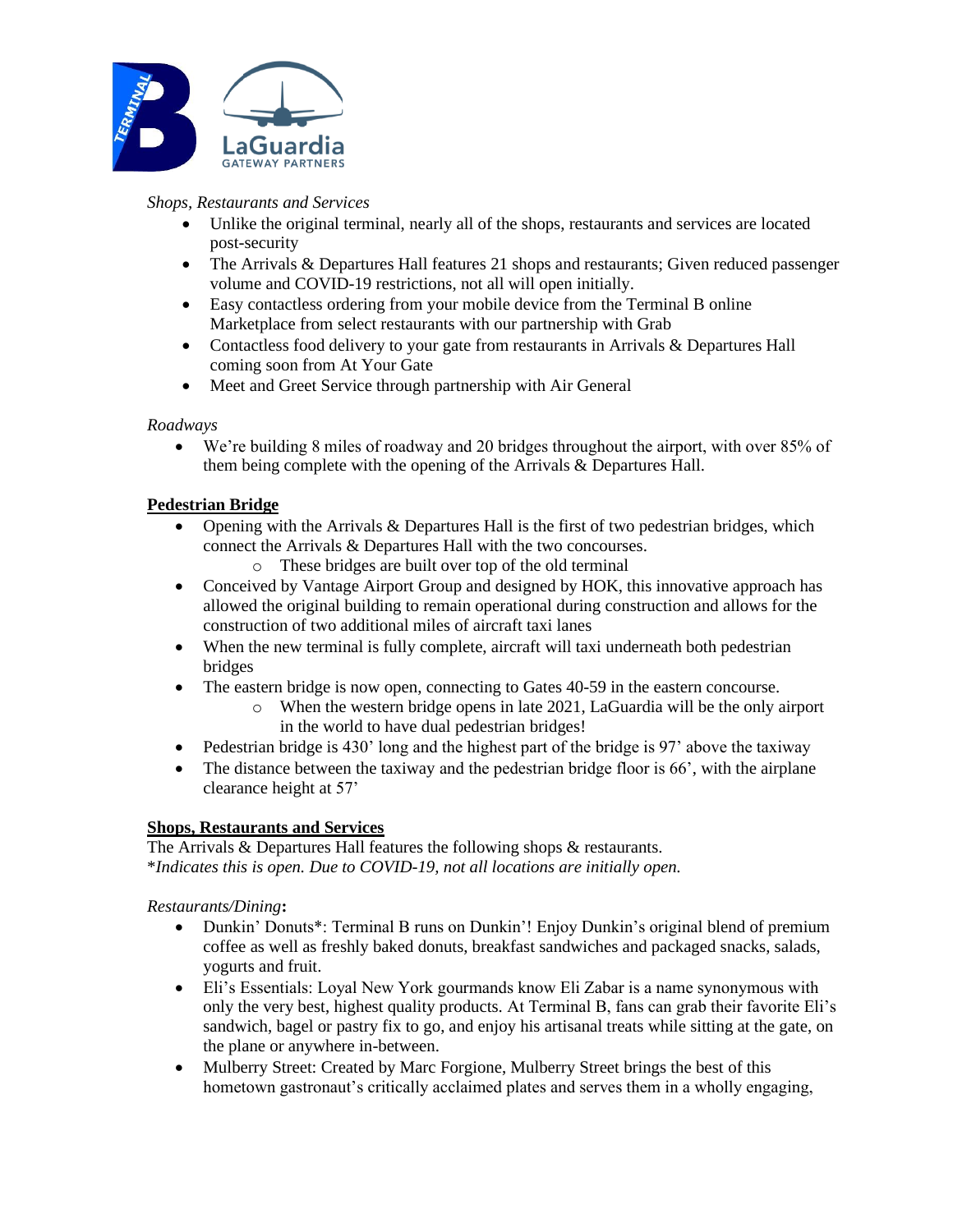

casual meets culinary chef-led dining experience. Passengers are invited to sit-down, relax and watch their meal prepared in real-time.

- Spirit and Bell: A brand created specifically for Terminal B by one of New York's most influential hospitality teams, Spirit and Bell serves up a full-service wine and cocktail bar which features one of the world's best cocktail menus.
- Brooklyn Diner: Celebrating the borough of Brooklyn's diverse culinary history with classic American dishes that have a distinct ethnic personalities and dishes that define America's melting pot cuisine, Brooklyn Diner features scratch-made specialties including house-cured hot pastrami, chicken pot pie and double-fisted hamburgers, as well as tacos, burritos, frankfurters and pasta.
- Think Coffee: Think Coffee is an independently owned business with 11 NYC locations. Its mission is to change how the world thinks about responsible coffee sourcing practices. Each cup Think Coffee sells directly benefits a vulnerable community in its supply chain.
- Dos Toros Taqueria\*: New York City's original mission-style taqueria, serving burritos, tacos, bowls and salads made from scratch, using only fresh ingredients and naturally raised meats.
- Tony + Benny's Pizza Parlor\*: A traditional pizza parlor straight from the streets of Brooklyn. Serving pizza by the slice, pasta smothered in house-made sauce and other traditional Italian recipes and flavors delivered with just the right amount of Brooklyn attitude and flair.
- Junior's Restaurant and Cheesecake<sup>\*</sup>: Originally opened in the heart of Brooklyn in 1950, over 65 years and three generations later, Junior's continues to be the epitome of New York comfort food. Serving sliced deli sandwiches, hot Reubens, juicy burgers, fresh cut fries, hearty breakfasts, and of course the best cheesecake in the world!
- Hill Country Barbecue Market: Based in New York City, barbecue and fried chicken straight from the Hill Country of Texas. Serving a selection of barbecue including chopped brisket and pulled pork, as well as mouthwatering fried chicken and Texas sized tenders with an array of classic sides.
- Green Leaf's: The feel good, taste good, be good choice, an interactive concept centered around healthy and fresh items. Serving chef inspired salads, wraps, grain bowls, smoothies and fresh juices, using only the highest quality ingredients.
- Wendy's\*: Dig into a classic Wendy's single, double or triple. Spice things up with some zesty chili. Or grab a signature garden-fresh salad. Whatever you do, don't forget the Frosty!
- Zaro's Family Bakery\*: delicious baked goods and more

*Shops:*

- The Bowery Shops\*: Enjoy 15,000 sq. feet of a world-class, New York-centric shopping experience that connects travelers to an array of iconic brands as well as state-of-the-art experiences that pay homage to the city's rich history and cultural diversity. Rotating pop-up shops will feature unparalleled sensory experiences designed to enhance the customer journey and give travelers first-hand access to an endless assortment of products and services.
- The Dean: A 5,000-square-foot, fashion-forward men's emporium featuring bespoke products and services designed for the discerning business traveler. Featured brands include Herschel, Hugo Boss, Kiehl's, LaCoste, Mizzen + Main, Rhone, Shinola, The Art of Shaving, TUMI, Vince Camuto, and more.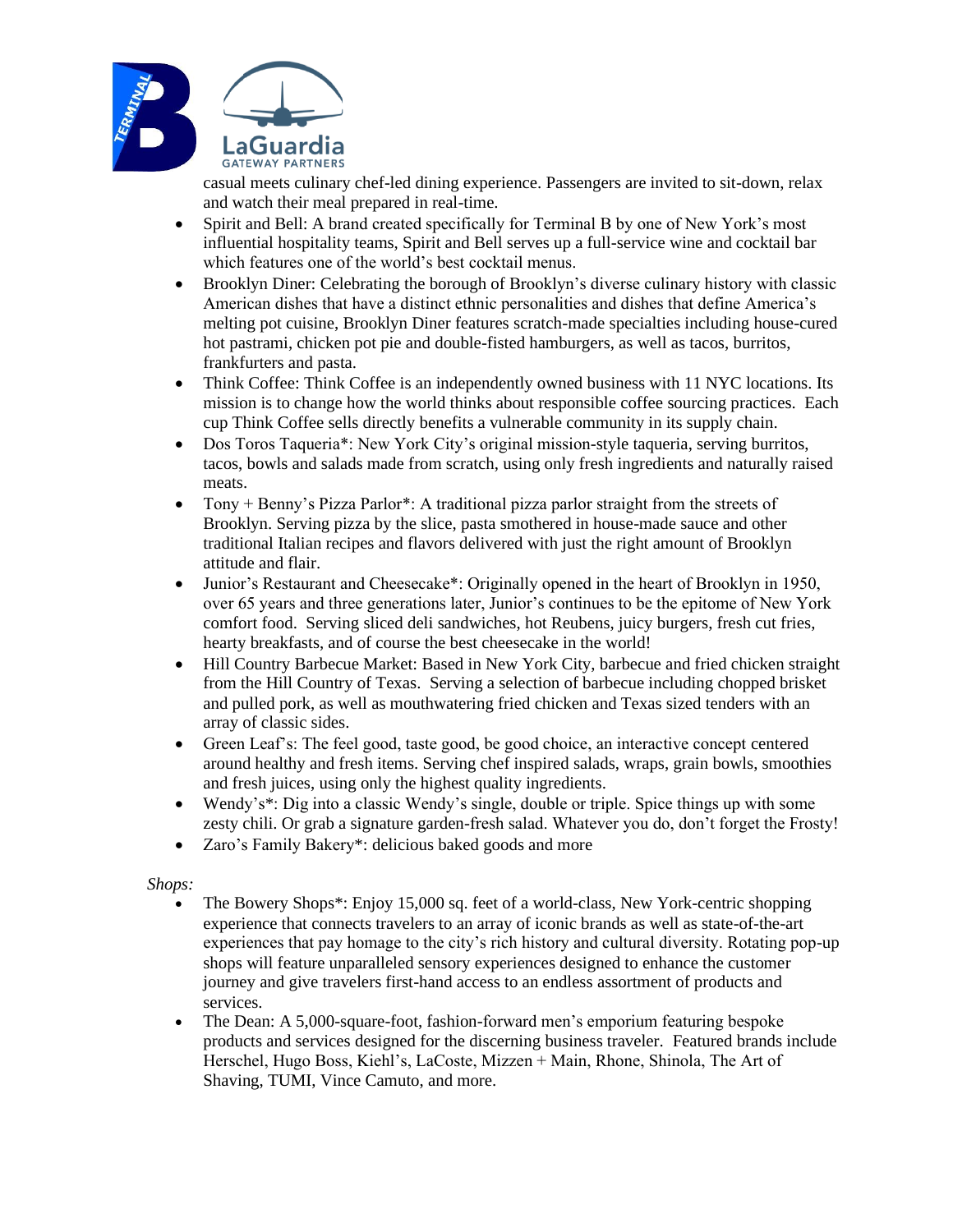

- The Scoop: A modern, one-stop convenience destination that offers an eclectic mix of locally made products, snacks, travel essentials and more, along with an engaging digital news media experience, designed with the Terminal B traveler in mind.
- Madison Ave. Market\*: Remember when everyone on Madison Avenue looked like an extra on Mad Men? This hip, retro market lets you step back in time to pick up all the essentials and treats you need.
- NYC Aglow<sup>\*</sup>: Celebrating the lights of NYC, NYC Aglow has everything travelers need to keep shining in the city that never sleeps. You can bask in the store's reimagined skyline as you pick up a souvenir, a cold drink, healthy snacks or a newspaper without leaving the terminal.
- Be Relax Spa: Take a moment to relax before your flight with wellness and beauty services. We offer massages, nail care, and more.

# **Commissioned Art**

- LaGuardia Gateway Partners has partnered with the New York based nonprofit Public Art Fund to bring 4 permanent public art commissions by some of the world's leading artists to the new Terminal B.
- The art expresses the creative spirit of New York and was conceived specifically for the new Terminal B:
- Sarah Sze's *Shorter than the Day* 
	- o This monumental sculpture by artist Sarah Sze evokes the passage of time through an intricate constellation of photographs. Hundreds of images form a mirage-like sphere that appears to float in midair. Each photograph captures a snapshot of the sky above New York City taken over the course of one day. Collectively, they chart a cyclical journey from the pale yellow of dawn to the bright blues of daylight, through sunset's dusky orange, and midnight's violet. Like the Earth, Sze's globe is fragile and gradually reveals more of itself as we circle it. *Shorter Than the Day* is a meditation on permanence and transience that embodies the essence of the Emily Dickinson poem for which it is named. Sze gives form to the idea expressed in the poem's evocative line: "We passed the Setting Sun / Or rather – He passed us."
- Laura Owens' *I NY*
	- o Laura Owens' tiled mosaic mural considers every curve, corner, and plane of the airport's largest interior wall, transforming it into a celebration of New York City. Against a brilliant blue sky filled with illustrative clouds, Owens depicts dozens of iconic images in a motif that evokes the potential New York City conjures in the public imagination. Representing the city's historic public artworks, treasured landmarks, popular snacks, and everyday sights, the mural also includes many symbols of the expansive transit network that connects them all. The colossal work synthesizes her unique painterly style with the artisan craft of handmade ceramic and the visual language of digital image-making. This dynamic composition changes with our point of view, as recognizable images seen from afar become gridded abstractions when seen in proximity, dissolving into impressionistic colors and out-of-focus glimpses of our imagined city.
- Sabine Hornig's *La Guardia Vistas*
	- o Artist Sabine Hornig's *La Guardia Vistas* alters our perception of the urban landscape. Her transparent photo-collage fills an expansive glass façade, allowing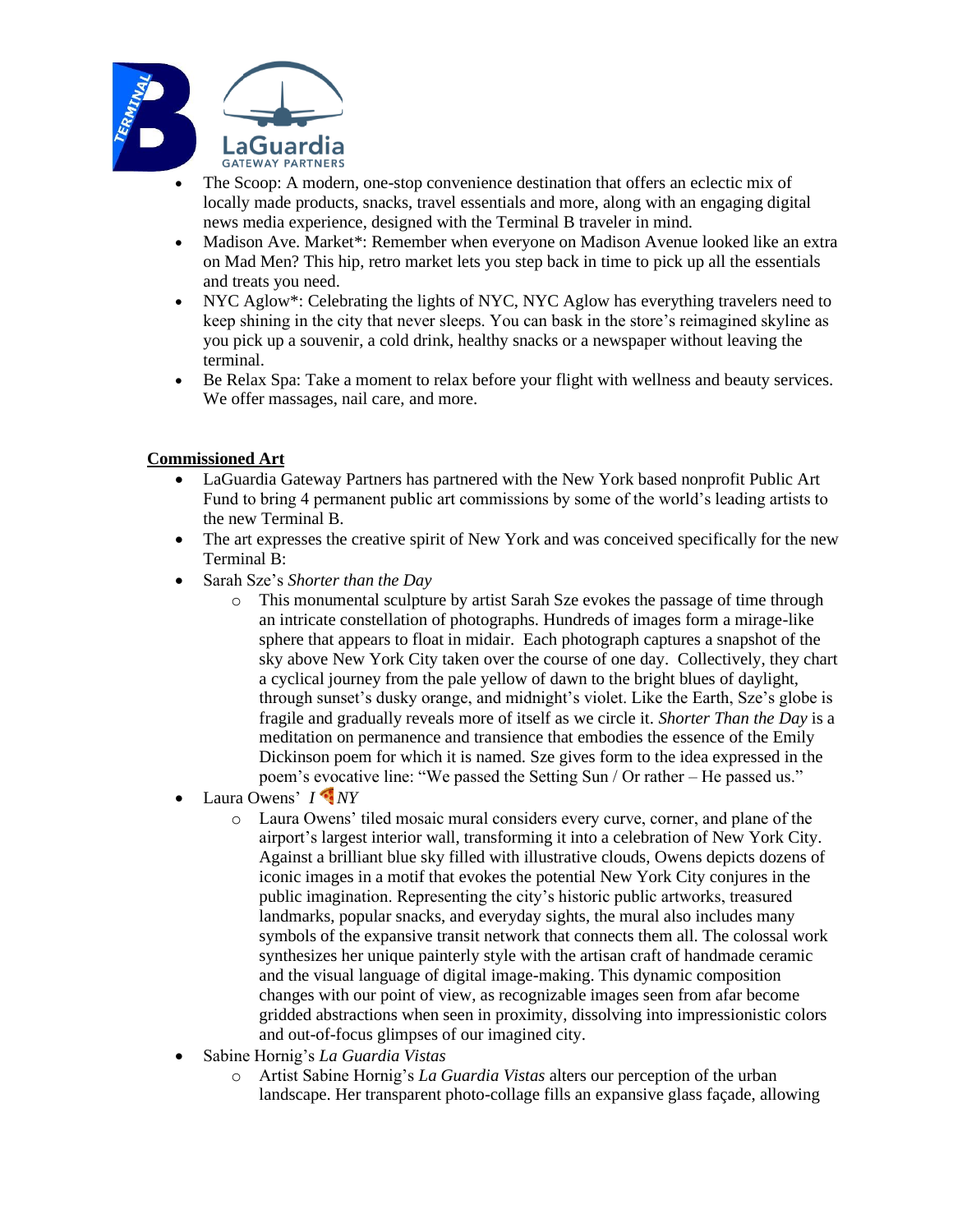

sunlight to immerse visitors in a kaleidoscopic wash of color, image, and text as they move through the Connector. The highly detailed composition merges over 1100 photographs of New York City into a pair of interlocking cityscapes. Buildings pictured in twilight shades of blue reach up to the tops of inverted skyscrapers that reflect the golden morning sun. The work's title refers to Fiorello La Guardia, founder of the airport and New York City Mayor from 1934 to 1945. Hornig has included 20 quotes from and about La Guardia, reminding us of the power of visionary leadership to shape our shared environment.

- Jeppe Hein's *All Your Wishes (*balloons and benches)
	- o Dozens of colorful and reflective balloon-shaped steel sculptures by artist Jeppe Hein are distributed throughout Terminal B, as if released into the air and allowed to float to the ceiling in defiance of gravity. Dispersed around every corner like a fairytale breadcrumb trail, Hein's brilliantly playful balloons invite viewers to look skyward and embrace their sense of wonder.
	- o Jeppe Hein's witty and whimsical bench sculptures reinvent a familiar form of public seating, turning a functional object into a lyrical and evocative work of art. Three bright red benches curve, loop, and twist to form an irresistible invitation to spontaneous expression and social connection. Providing for a moment of respite to countless travelers, Hein's benches offer new perspectives on ourselves, each other, and the spaces we have in common.

## **New York Sense of Place**

The spirit of New York can be found throughout the new Terminal B:

- Facades of storefronts inspired by architecture of different neighborhoods of Manhattan, including Fifth Avenue, Rockefeller Center, and Soho.
- Native stone elements inspired by Westchester
- Photography of NYC throughout the terminal
- Restaurants and shops include Junior's Restaurant & Cheesecake, Brooklyn Diner, Eli's Essentials from Eli Zabar and Mulberry Street, from NY Chef Marc Forgione.
- Permanent commissioned artwork includes NY artist's Sarah Sze's sculpture *Shorter than the Day,* which incorporates hundreds of images of the sky above NYC, captured during a single day; Laura Owens' *I NY* mosaic tile with iconic NYC images and Sabine Hornig's *La Guardia Vistas,* a transparent photo collage with over 1100 photographs of NYC and quotes from NYC Mayor and airport founder, Fiorello La Guardia

# **Baggage Handling System (BHS)**

- The BHS is located in Levels 1-3 of the headhouse
- System can handle 3,250 bags per hour
- 3.2 miles of conveyer
- Installed using 1,704 miles of wire
- Outbound bags screened at 5 TSA inline CTX machines
- 9 common use inbound bag carousels plus 2 for over-sized luggage
- 7 induction belts, 2 oversize drop off belts and 3 curbside check-in position with belts (AC, AA and UA customers)
- 1 group check in belt
- 17 sortation piers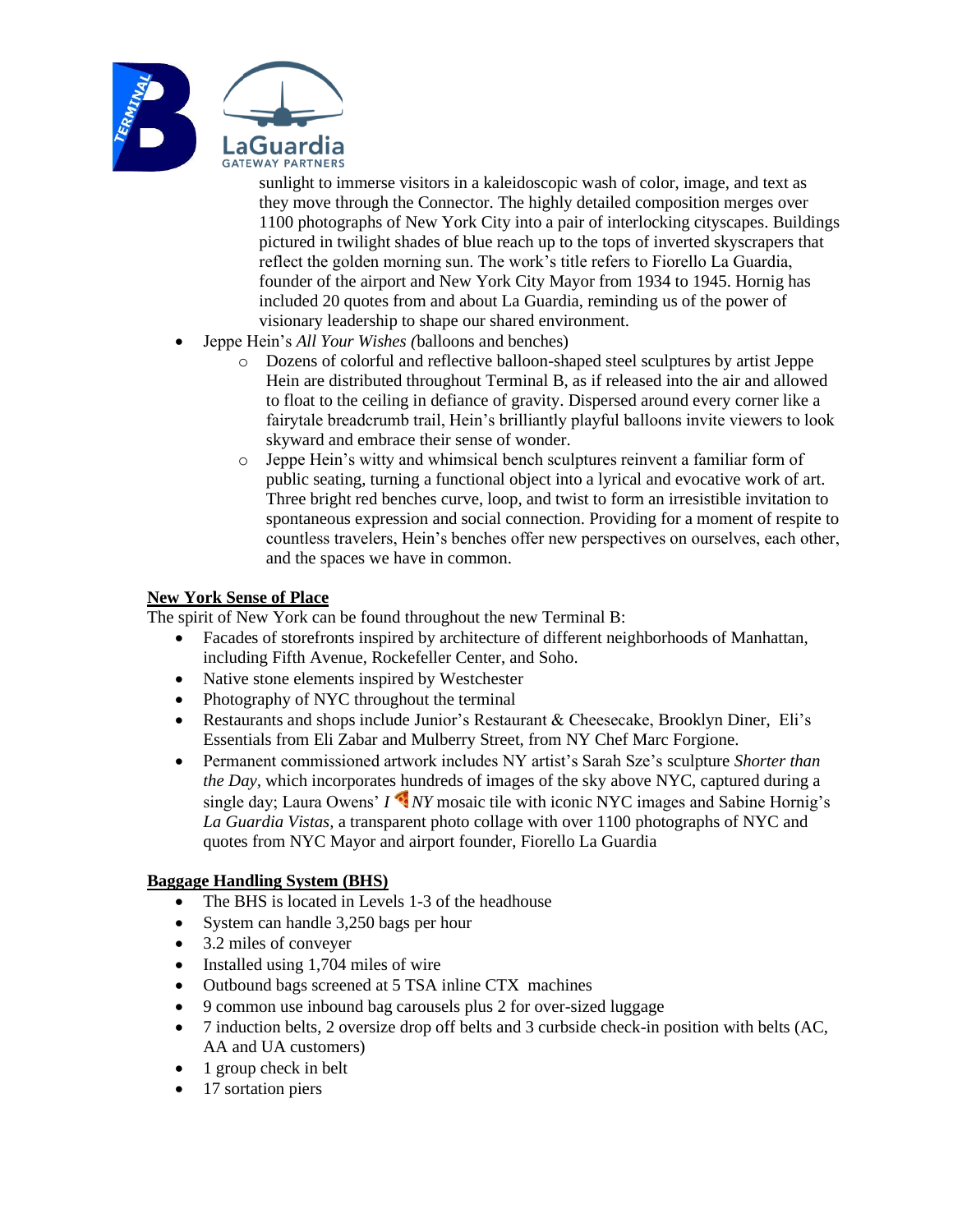

- BHS system is energy efficient and will go into 'sleep mode' when not in use. This is expected to save at least 37% of energy when compared to airports that use older technology motors in their BHS.
- Mobile Inspection Tables (MIT):
	- o With 55 MITs, Terminal B will have one of the largest number of MITS in the US
	- o The bag is automatically placed on an MIT, which then rolls itself over to a TSA officer to manually inspect the bag on the mobile table
	- o MIT is guided by LIDAR technology. LIDAR stands for Light Detection and Ranging, and it is a remote-sensing method used by agencies such as NOAA to examine the surface of the Earth.
	- o The MITs eliminate lifting and pulling by TSA officers, improve tracking accuracy, reduce noise pollution and increase the overall speed of the baggage screening process.

# **TSA Security Check-Point**

## *General Overview*

- LGP partnered with the TSA to ensure the most technologically advanced screening equipment is used in the new Terminal B
- 1 main security check point allows TSA to staff more efficiently and open and close lanes as needed
- Our 16 lane operation will include dedicated lanes for families, wheelchairs, TSA pre-check, premium passengers and airport employees.
	- o Due to COVID-19, not all lanes will be operational initially.
- Carpeting to reduce noise, a large re-composure area with plenty of seating and natural light to improve passenger comfort
- Security wait times are prominently displayed on digital screens

*Podiums (where passengers typically present boarding pass and ID to TSA Officer)*

- Utilizing the new CAT (Credential Authorization Technology) at 8 positions (out of 24 total)
- Passenger's driver's license or passport is scanned, instead of also scanning boarding pass; o This eliminates a risk of a fraudulent boarding pass
- One of the first airports in the US to use this technology

*Smart PAD System (the conveyer belt system for screening carry-on items)*

- LaGuardia Terminal B will be the first in the world to have this technology, called Smart Pad ASL.
	- o Currently only being used in the TSA test lab, it allows up to 5 people to divest into bins simultaneously per lane and will automatically sequence the bins onto the belt while the passenger begins filling the next bin
- Trays for belongings have RFID tags on them
- As trays go through X-ray, they are classified as 'no threat'; 'possible threat' or 'high threat'.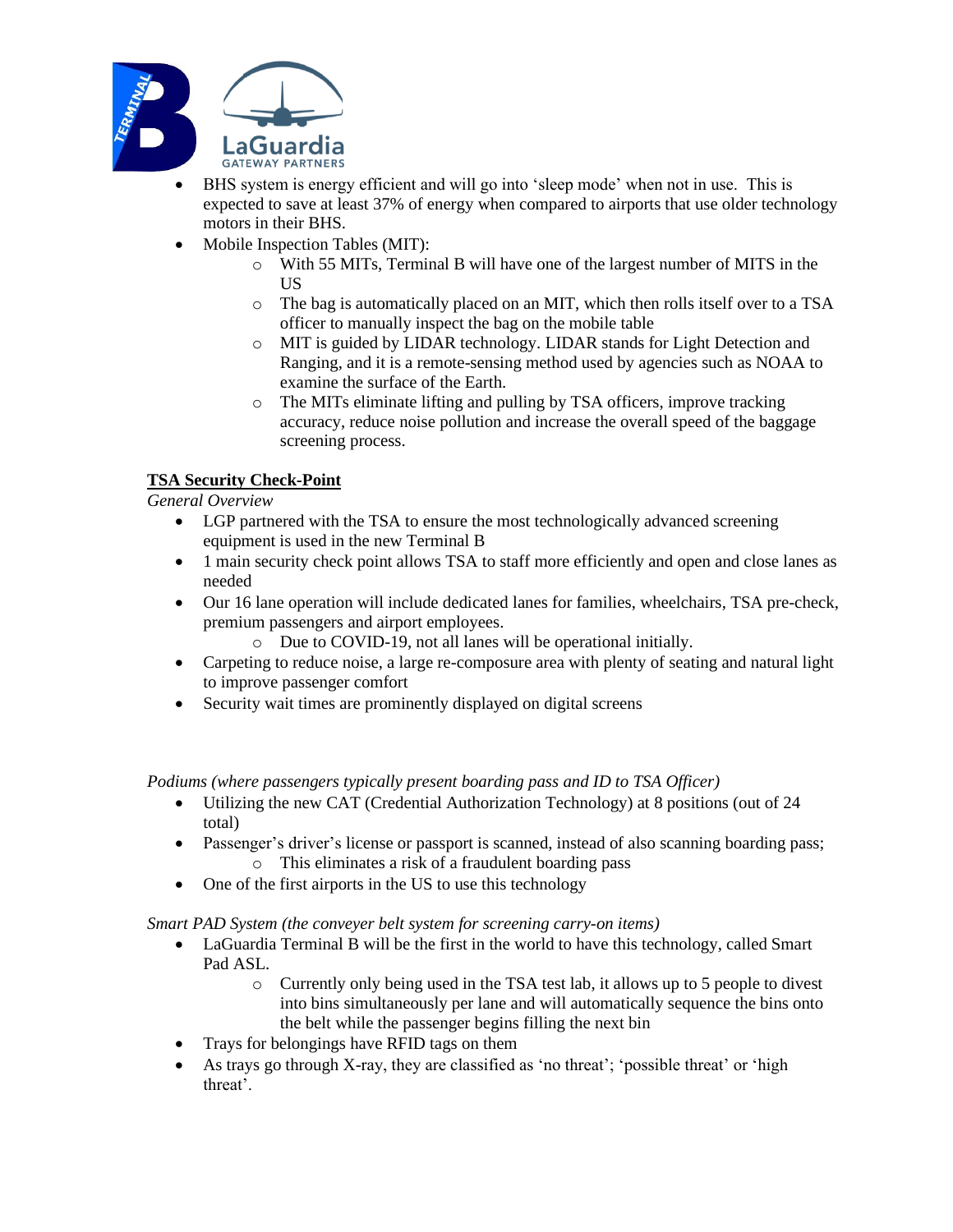

- o Based on classification, the bag is automatically sorted into the correct lane on the conveyer; If high threat, it goes into a ballistics containment unit.
- Faster screening process
- System includes an automated bin return with a camera able to track if someone leaves an item behind in the bin.
	- o A light flashes to alert passengers and TSA officers, and the system prevents the bin from entering the lowerator so it doesn't suck up the item.

## *AIT – Advanced Imaging Technology/QPS 201 (the body scanner)*

- Most advanced system available
- $\bullet$  8 AITs
- Larger area to stand in for screening, easier to enter/exit, no need to raise your hands above your head, faster process time than conventional AITs

## **Terminal B – Western Concourse Overview (Opens Aug 5, 2020)**

- The new 218,000 square foot concourse opens in two phases, allowing the remaining gates in the original terminal to stay operational during construction.
- In phase 1, 7 of 17 gates are open, along with the Gotham News newsstand and a portion of the concourse's park, featuring greenery and benches.
- American Airlines operates in the Western Concourse and will also temporarily continue to operate at the original terminal's D gates while construction continues.
- Passengers check in at the brand new Arrivals and Departures Hall, which opened in June of 2020.
- The final phase of the Western Concourse will open by early 2022
- The concourse features plenty of natural light and soaring ceilings up to 55 feet high.
- The restrooms are thoughtfully designed, including spacious stalls and above sink shelves to keep belongings dry.
- The new concourse features two pieces of New York City inspired artwork:
	- o The first is a sculpture by Romero Britto: *The Big Apple* is a piece that was gifted from Mr. Britto to American Airlines for display at LaGuardia in 2006. The artist recently restored the piece and it is now back in Terminal B. The sculpture was inspired by his love of New York City and uses vibrant colors to convey happiness and hope.
	- o The second piece is titled *A Queens Tribute by Meres One.* The artist is Jonathan Cohen, or Meres One for his nom de plume. The piece is a visual postcard from Queens, New York. Installed on the wall of Gotham News, the piece is designed to be seen from aircraft as they arrive to the gates.

## **Terminal B Innovative Technology**

- Partnered with the TSA to ensure Terminal B features the most technologically advanced screening equipment.
	- o This includes mobile inspection tables as part of the baggage system, Smart Pad System, and Advanced Imaging Technology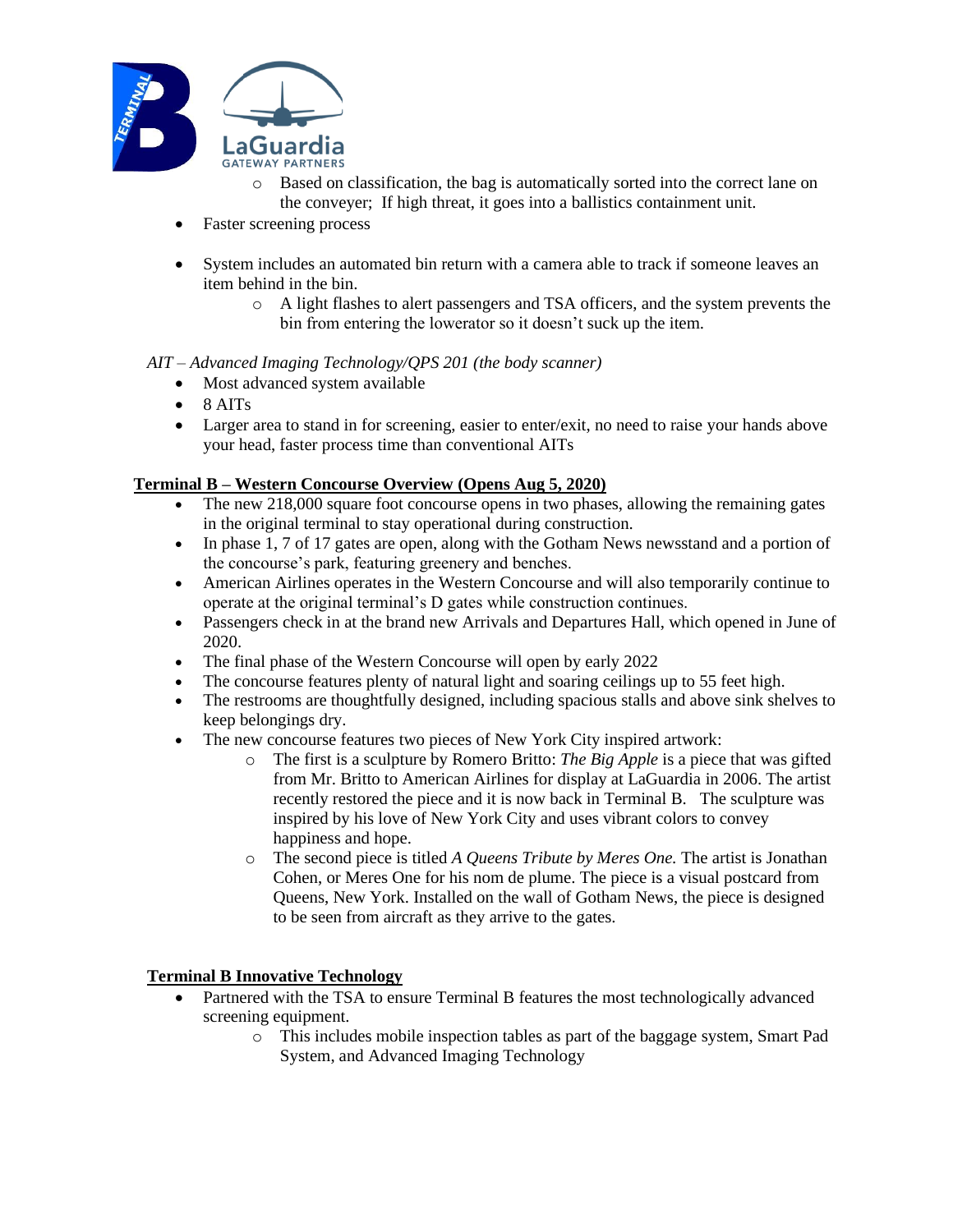

- Building Management System (BMS): Building Management System is a computer-based control system that controls and monitors the building's mechanical and electrical equipment such as ventilation, lighting, power system and fire systems.
- Mobile and contactless food ordering through our partnership with Grab: Guests can use their phone to order food from select restaurants.
- Dynamic terminal map: In addition to traditional static maps throughout the terminal, we offer an interactive map that allows you to navigate the terminal virtually, find walking paths to points of interest.
- Common use check-in systems allow any airline to utilize any check-in counter position.
- Common use check-in kiosks allow passengers to utilize any kiosk in the departure hall, also with bag tag printing capability.
- Dynamic signage in the TSA queue display passenger wait times and allows queue zones to be adjusted based on passenger demand.
- Redesigned Flight Information Display screens across the passenger journey designed to communicate flight information to passengers in new and innovative ways.
- Testing UV light for cleaning handrails of escalators and temperature screening cameras to monitor guests with elevated temperatures.
- Feedback Now updated to incorporate QR code for touchless operation.
- Dynamic displays at baggage claim that will display baggage delivery time, taxi/bus wait time, weather etc.
- Integrated Operations Center with the latest CCTV and system monitoring technology
- LaGuardia Gateway Partners is piloting numerous technology initiatives to improve guest experience and increase operational efficiency and commercial outlook
	- o *Using camera technology to monitor and analyze vehicle traffic on terminal frontage*
	- o *Testing Smart Restroom technology that incorporates data including passenger footfall, passenger feedback on restroom conditions and janitorial time spent cleaning to guide better cleanliness (this includes Feedback Now – as well as other elements)*
	- o *Testing People Counting & Tracking technology to support both the Operation and the Commercial program. People counting technology can – for example – allow us to share data with partners like the TSA to review in consideration of efficient staffing levels. And tracking technology helps us measure dwell time for the commercial program.*
	- o *SITA twin pilot to monitor overall airport operations*

# **Sustainability at Terminal B**

- The more than 1.3 million square feet of the entire new Terminal B will achieve LEED Silver certification for sustainable design and is expected to achieve Gold certification when complete.
- The Terminal B project received the first-ever Envision Platinum award from The Institute for Sustainable Infrastructure (ISI) under its newly updated Envision V3 framework.
- 99% of debris from the old P2 parking garage has been recycled for use on the project
- The new baggage system is eco-friendly and is expected to use at least 37% less energy compared to older systems.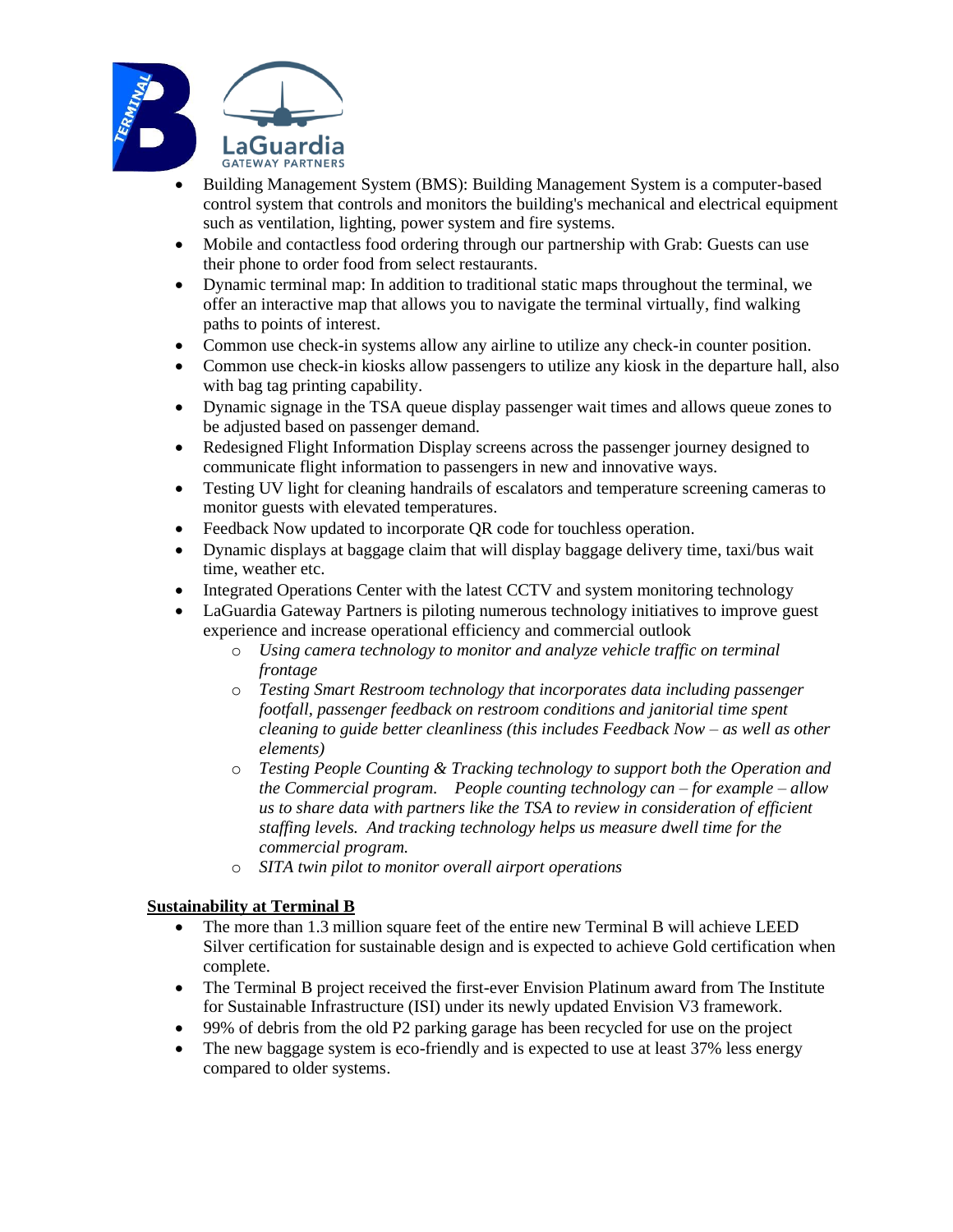

- o The new Baggage Handling Systems (BHS) provides controlled movement of bags only when they are present on the system – and will essentially be in 'sleep mode' when not in use.
- The new terminal features water saving plumbing fixtures:
	- o Solar Hot Water System Rooftop solar hot water systems augment the domestic hot water supply for the bathrooms.
	- o The solar hot water system, combined with our water efficient fixtures, is expected to generate 78% in hot water energy savings when the new terminal is complete.
- The new terminal features energy saving LED lighting:
	- o These LED lights are currently installed in the new Arrivals & Departures Hall, eastern concourse and the Central Heating and Refrigeration plant and will also be installed in the new western concourse, once complete.
	- o Furthermore, the orientation of the building along the east-west allows the building to harness natural light which can be controlled using daylighting dimmers.
	- o Occupancy sensors are also deployed to optimize energy use.
- LGP is optimizing the performance of heating and cooling through LGP's computer-based Building Management System:
	- o The new Terminal B features demand control ventilation design that utilizes outside air dampers & variable air volume (VAV) systems to supply the right amount of fresh air to guests when and where needed.
	- o There are two types of roof materials being used at the new Terminal B. The roof is covered with light color aluminum and PVC membrane. The light color materials reflects solar heat better than the conventional dark color ones.
	- o The apron concrete pavement also reflects more solar heat than the conventional asphalt pavement. Collectively, the design reduces summer cooling loads and greenhouse gas emissions.
- Responsibly Sourced Material:
	- o LGP is making more informed choices by including materials with declarations on their life cycle environmental impact or its constituting ingredients as much as possible. For example, the ceiling tiles, carpets, and drywall are made from recycled content and the structural steel is made from high recycled content values.
- The new Terminal B features stations to refill water bottles, eliminating waste from disposable plastic bottles.
- Eliminated the use of single use plastic straws in Terminal B

# **COVID-19 Initiatives at Terminal B**

*Safety is Terminal B's top priority and we have launched numerous initiatives to help stop the spread of COVID-19:*

- Face coverings are required for all guests and employees in the terminal
- Enhanced cleaning of entire terminal especially high touch areas
- Protective plexiglass shields installed at ticket counters, guests experience desks and dining and retail counters
- Over 300 hand sanitizer and sanitizing wipe stations throughout the terminal with a focus on high touch areas like elevators, escalators, kiosks and security. Terminal B's restrooms designed to be a hands free as possible; passengers don't need to touch a door handle, flush valve, soap dispenser, faucet or towel dispenser when using the facilities